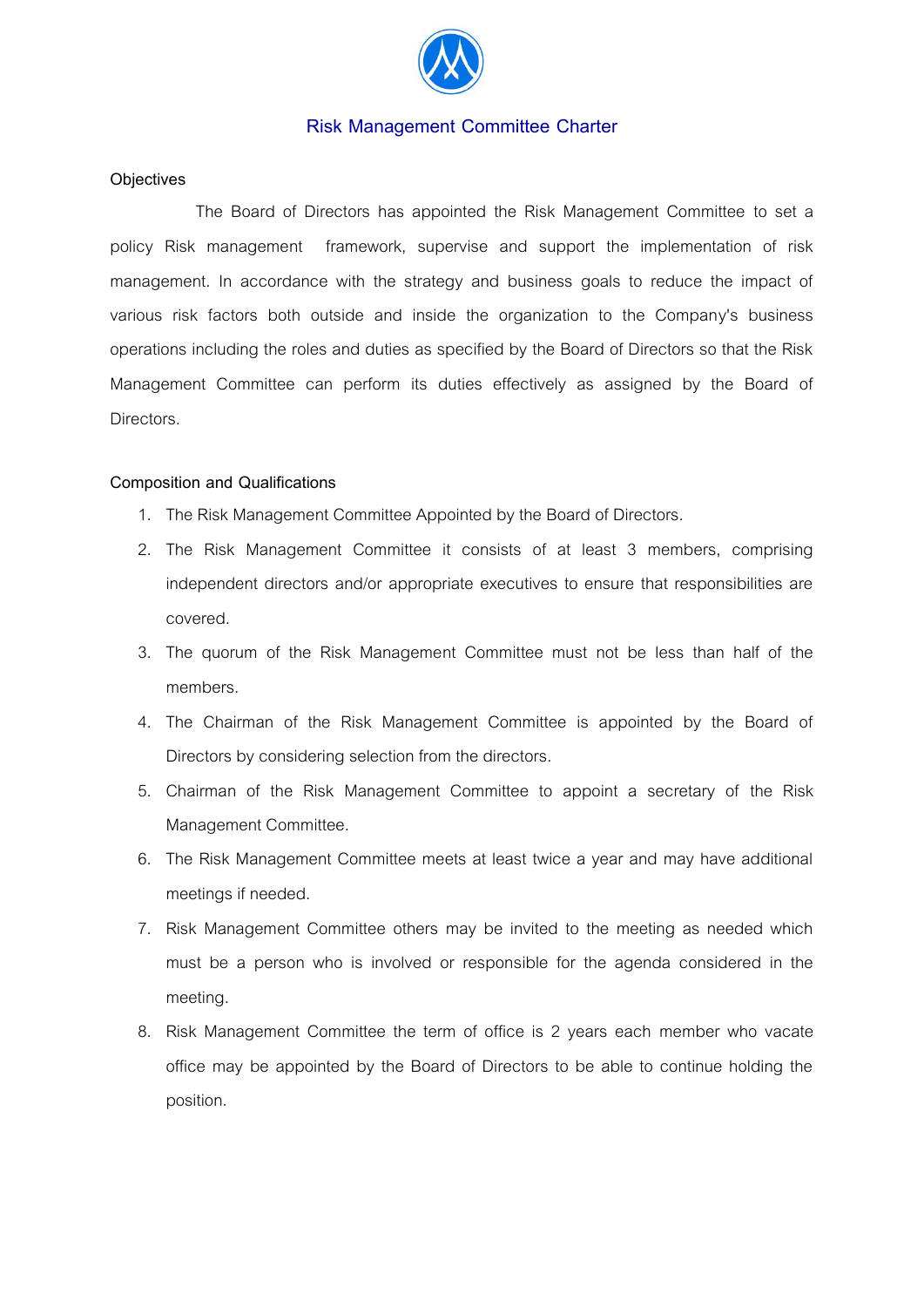

- 9. Member of the Risk Management Committee everyone has a duty to attend the meeting this can be a meeting in person or a conference call (conference call not counted as a quorum).
- 10. The Risk Management Committee Independent experts may be consulted if necessary at the expense of the company which has been approved by the Board of Directors.
- 11. The Secretary of the Risk Management Committee Responsible for preparing for the meeting arrangement prepare agenda meeting documents send agenda and documents for the meeting to all members within a sufficient period of time for members to review the information in detail or request additional information before the meeting after the meeting the secretary must deliver the minutes of the meeting to all members within 7 business days after each meeting. The approval of the meeting minutes will be made at the next Risk Management Committee meeting.

#### **Power Scope, Duties and Responsibilities**

- 1. Determine and review the organization's risk management framework policies.
- 2. Regulate and support the implementation of corporate risk management to consistent with strategy and business goals including changing circumstances.
- 3. Consider reporting the results of corporate risk management and expressing opinion on the risks that may arise including guidelines for the determination of control measures or mitigation plan and development of organizational risk management systems for the Risk Management and Internal Control Committee (RMCC): RMCC to make the management system effective continuously.
- 4. Report the results of corporate risk management to the Board of Directors for acknowledgment and in the case of factors or important events which may have a significant impact on the company must report to the Board of Directors for acknowledgment and consideration as soon as possible.
- 5. Set risk management policy The Company's risk appetite is proposed to the Board of Directors for consideration on overall risk management liquidity risk market risk operational risk or other risks that is significant to the company.
- 6. Determine the organizational structure and resources of risk management according to the Company's risk management policy able to analyze, evaluate, measure and monitor risk management processes effectively.